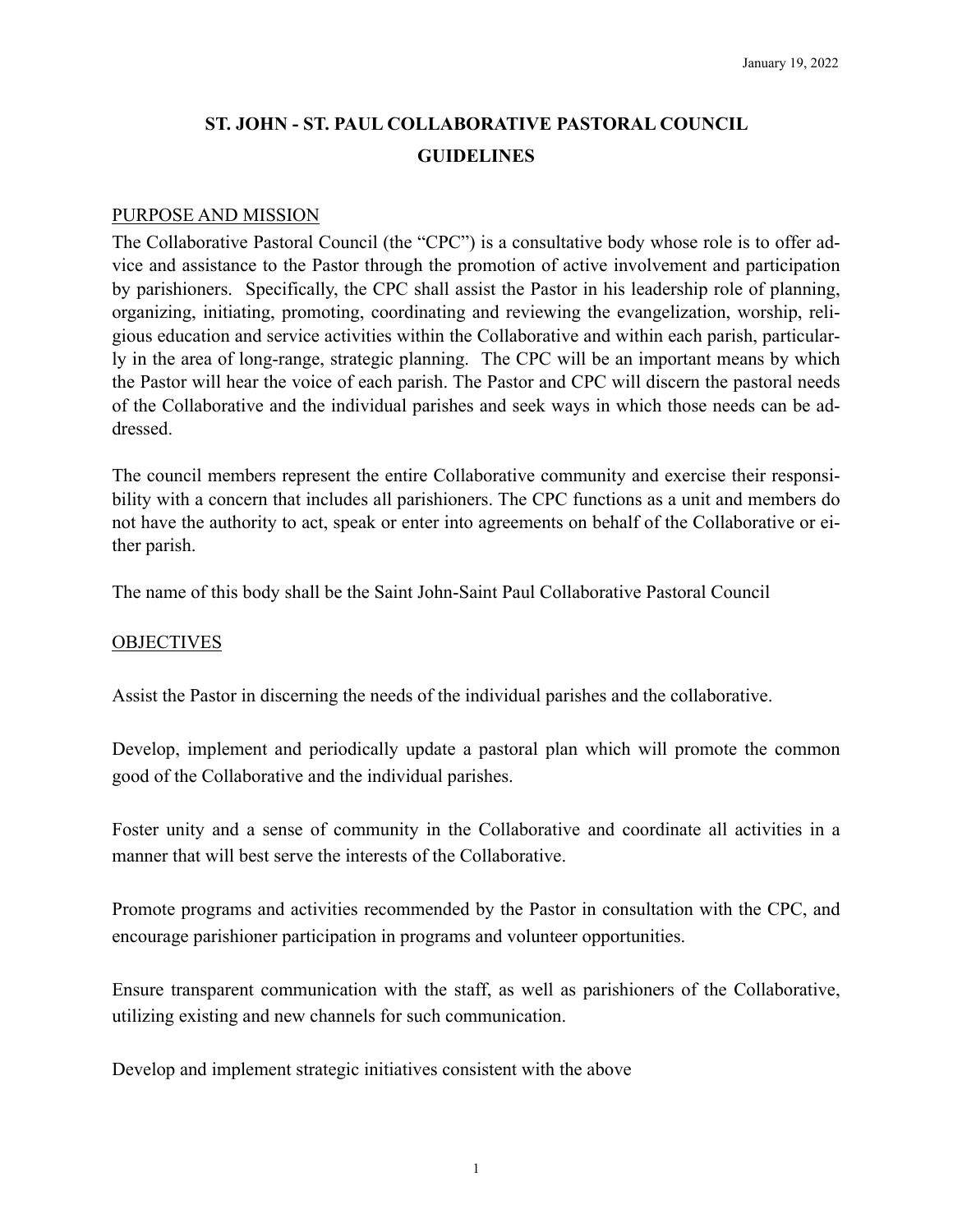## **RELATIONSHIPS WITH OTHER COLLABORATIVE GROUPS**

#### **Collaborative Commissions and Committees**

The CPC needs to be aware of all parish activities and commission reports should be a standard part of the CPC's agenda so that the work of the commissions can be evaluated, supported and developed. It is not within the purview of the CPC to direct parish activities.

## **Parish Financial Council**

The responsibility of providing counsel to the pastor concerning the administration of the parish finances, budget and property is vested in the finance council.

The Parish Finance Councils should update the CPC concerning the finances of each individual parish semi-annually, at least once via the Annual Report, and once mid-way through the year.

At the Pastor's discretion, one member of the Finance Council from each parish may be appointed to the CPC.

## **MEMBERSHIP**

Ex officio members of the CPC shall include the Pastor and the Parochial Vicar. The membership of the CPC shall consist of twelve (12) members, six (6) from each of the Collaborative parishes, to be elected or appointed as decided by the Pastor with input from the CPC.

Additionally, at the discretion of the Pastor, one member from each of the Parish Finance Councils may be appointed as a member. Staff members shall include pastoral associates, and permanent Deacon. Efforts will be made to ensure representation from the total Collaborative community.

At the discretion of the Pastor, members will be elected or appointed for three-year terms. CPC members may serve two (2) consecutive three (3) year terms, with said terms effective as of September 1 in the given calendar year. Beginning in September 2022, two (2) high school students, one from each parish, shall also serve in an advisory capacity to the CPC for the term of their senior year in high school.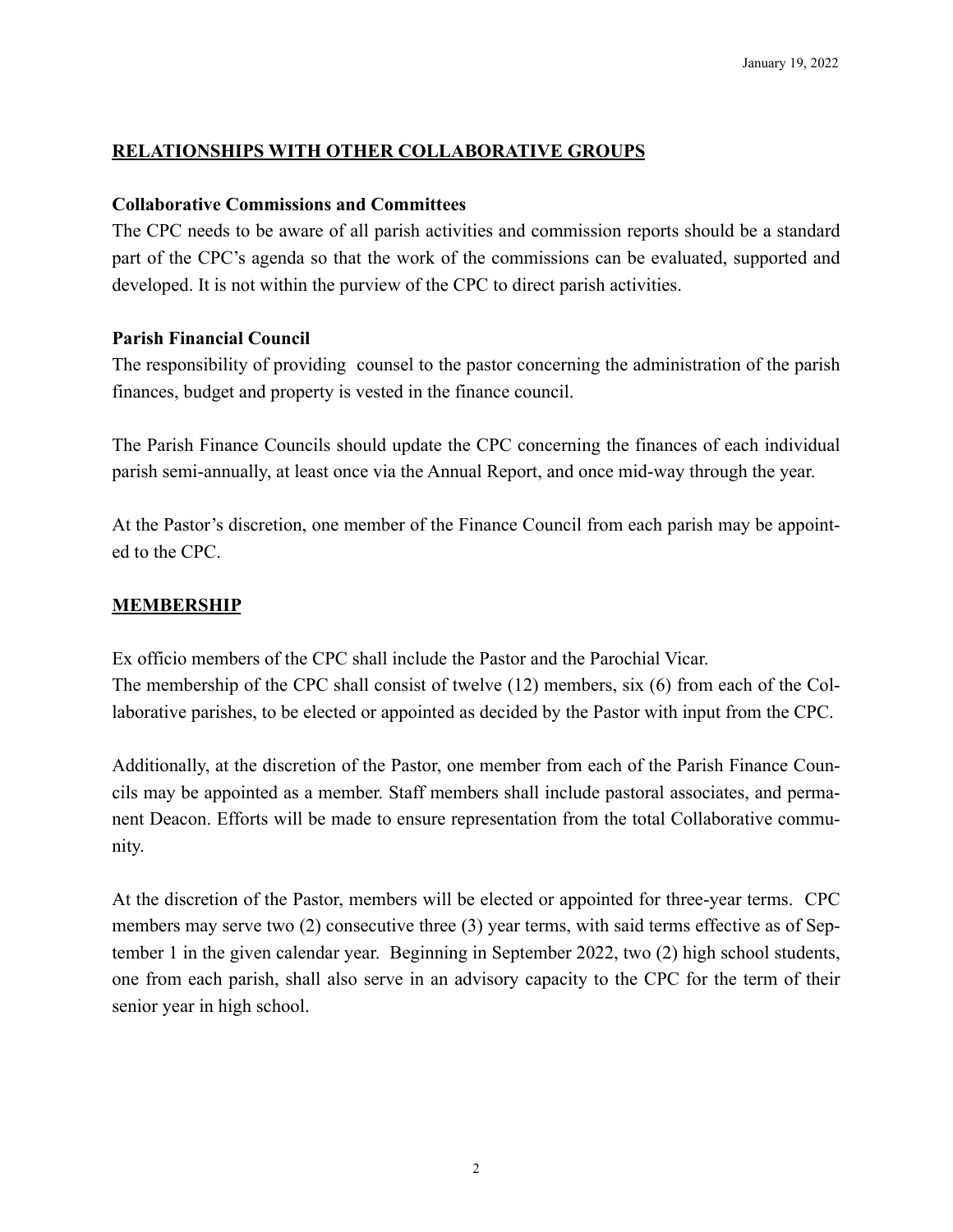In the event of a resignation from the CPC, or if an individual cannot, in the judgment of the Pastor, fulfill his or her duties as a member, then the Pastor may designate a substitute for such member for the duration of their term. The terms for individuals starting to serve in January 2022 will be considered as having begun their official term in September 22.

#### **OFFICERS**

The Pastor shall serve as the Chairman of the CPC

The officers of the CPC shall consist of the Vice Chairperson, and the Secretary.

The Pastor shall preside at all regular and special meetings of the CPC. Along with the Pastor, the Vice Chairperson shall determine the agenda. With the Pastor's approval, the Vice Chairperson shall have the authority to preside over meetings and assign additional duties and responsibilities to individual members.

If requested by the Chairperson, it will also be the Vice-Chairperson's duty to notify members of the date and time of meetings and distribute the agenda, the minutes of the previous meeting and pertinent committee reports in advance of the meeting.

The Secretary shall maintain a written record of all meeting minutes and decisions of the CPC, conduct correspondence as directed, preserve all reports given to his/her care. The Secretary shall also ensure that meeting minutes are posted on the Collaborative website unless the Pastor decides otherwise.

#### ELECTION OF OFFICERS

The officers are to be elected biennially by the CPC membership at the first regular meeting in September.

The election of officers may be by ballot or by voice vote, according to the wishes of the majority of the members present.

Election to one of the officer positions does not exclude a CPC member from also serving as a chairperson of a committee.

Election requires a simple majority vote.